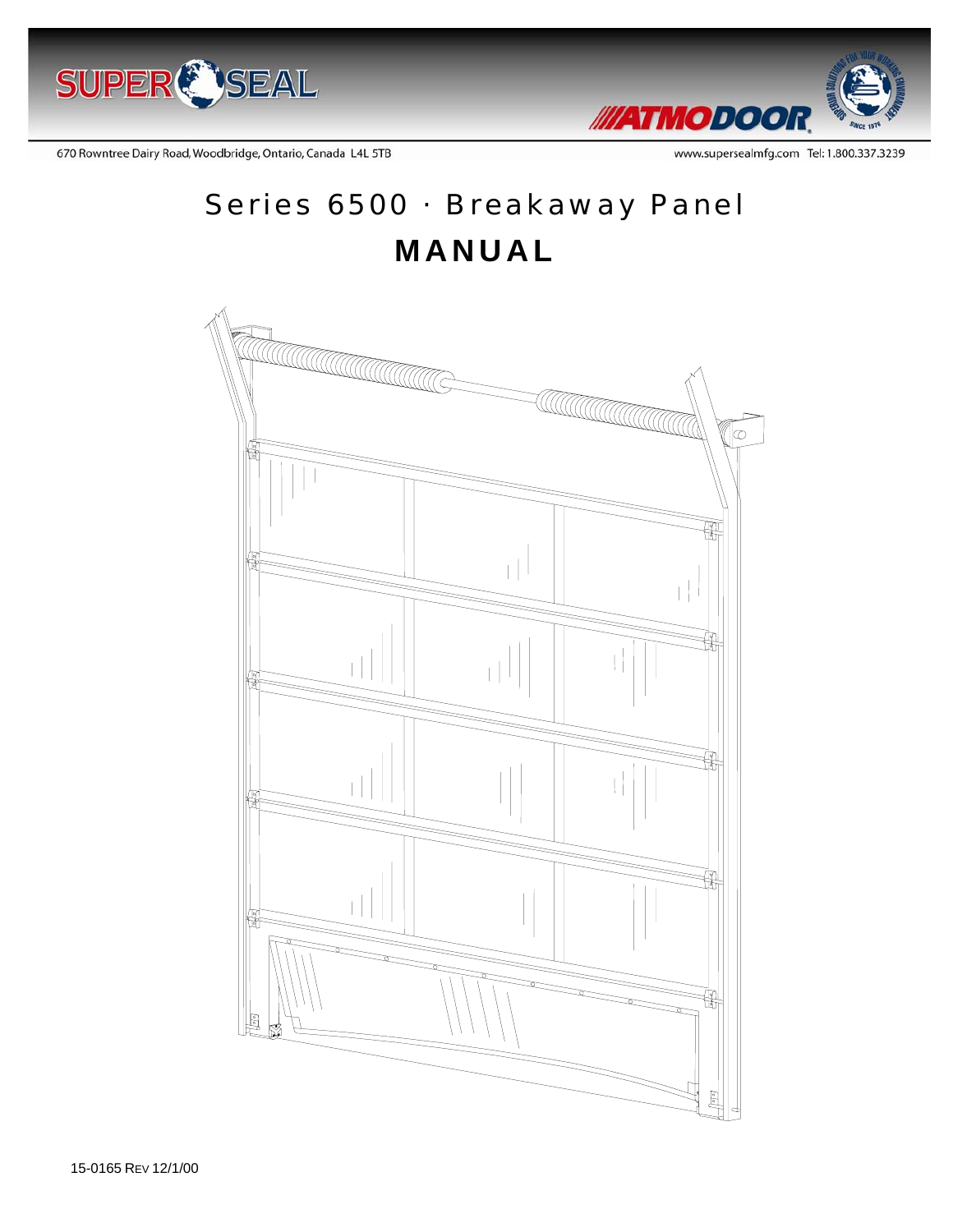

## Series 6500 · Breakaway Panel

### **INSTALLATION LISTS**

#### **THE FOLLOWING LISTS COVER BASIC INSTALLATION, NOT INCLUDING OPTIONS**

#### **Components List**

| No. |                        |  |
|-----|------------------------|--|
|     | <b>Breakaway Panel</b> |  |
|     |                        |  |

#### **Hardware Supplied List**

| No. |                                  |  |
|-----|----------------------------------|--|
|     | <b>Installation Instructions</b> |  |
|     |                                  |  |

#### **Recommended Tools List\***

| Tape Measure                                |
|---------------------------------------------|
| Level                                       |
| Pencil or Marker                            |
| Square                                      |
| Power Drill & Bits                          |
| Wrench Set                                  |
| Ladder                                      |
| <b>Winding Bars</b>                         |
| Vise-grips                                  |
| Required tools may vary given existing door |
| panel hardware                              |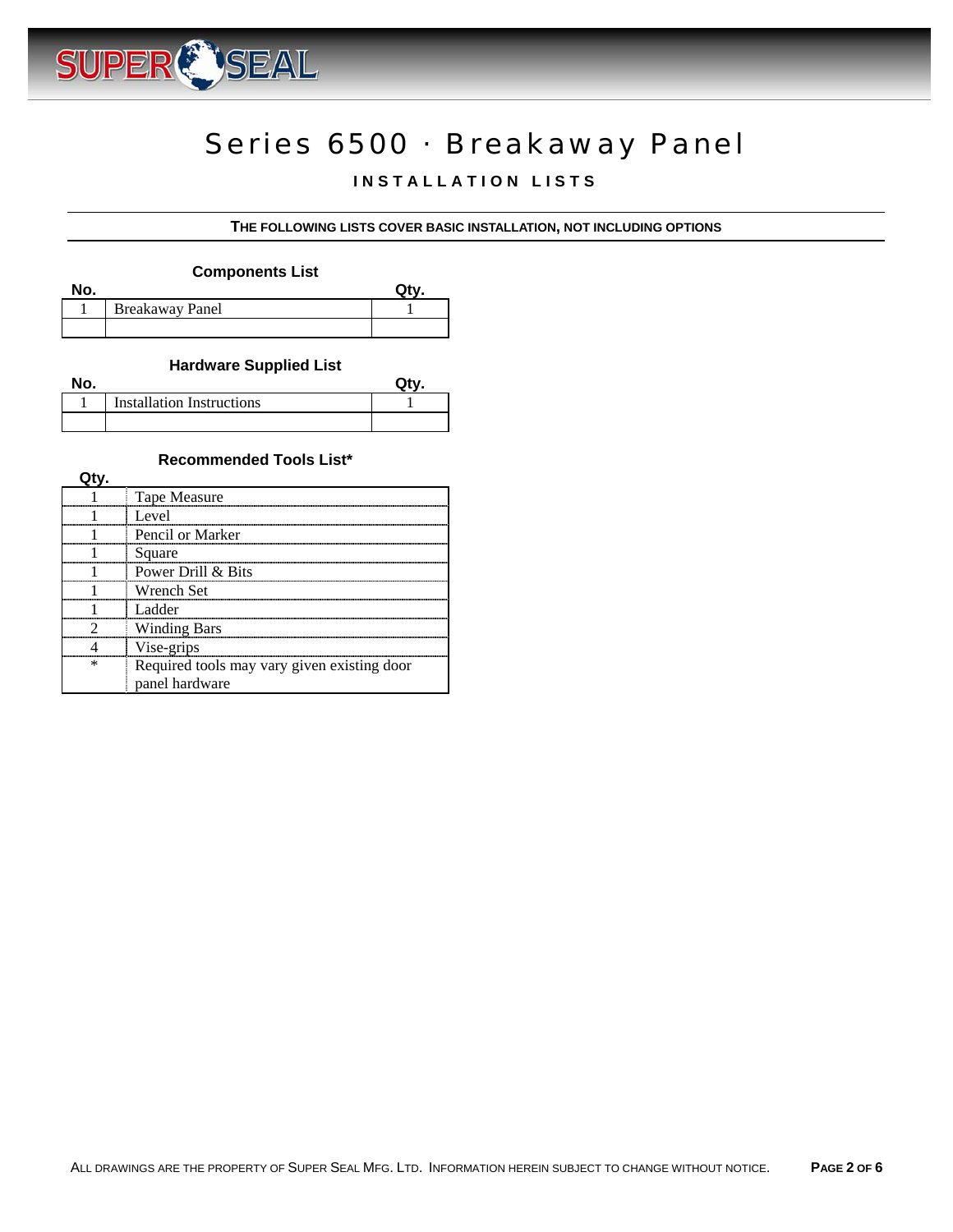

670 Rowntree Dairy Road, Woodbridge, Ontario, Canada L4L 5TB



www.supersealmfg.com Tel: 1.800.337.3239

### Series 6500 · Breakaway Panel

**INSTALLATION INSTRUCTIONS** 

**READ ALL INSTRUCTIONS BEFORE INSTALLING DOOR. SUPER SEAL MFG. LTD. WILL NOT BE HELD RESPONSIBLE FOR IMPROPER INSTALLATION WHICH MAY RESULT IN PREMATURE PRODUCT WEAR, PRODUCT FAILURE, PROPERTY DAMAGE, OR PERSONAL INJURY. INSTALLATION MUST BE PERFORMED BY AN EXPERIENCED OVERHEAD DOOR INSTALLER USING STANDARD SAFETY PROCEDURES.** 

#### **1. Check Order**

- a. **Measure Breakaway Panel height, width, and thickness.**
	- **Compare to Purchase Order**.
	- **Compare** existing Bottom Panel **height**, **width** (Figure 1a), and **thickness** (Figure 1b) to Breakaway Panel.
		- ∗ Bottom Panel height does not include gasketing, if present.
		- ∗ Figures are a general reference and may not exactly match your door.
	- **Compare Panel Hinge locations** on door panel to Galvanized Hinge Strip on Breakaway Panel (Figure 1c). ∗ Make sure hinge locations match.
- b. **Check Components List and Hardware Supplied List.** Make sure all components and hardware are present.
- c. **Check Recommended Tools List.** Make sure all recommended tools are available.
- d. **Inspect existing door and how it is used.** 
	- Check **mounting hardware**.
		- ∗ Hardware must fit Breakaway Panel and be in good condition.
	- Check **cables** for fraying or damage.
	- Check **track** for damage and secure mounting to wall.
	- Check **rollers** for wear and proper movement.
	- Check **spring** at top of door. ∗ Spring must be in good condition and able to lift the Breakaway Panel.
- e. **Replace worn or damaged hardware or door parts** before installing Breakaway Panel.

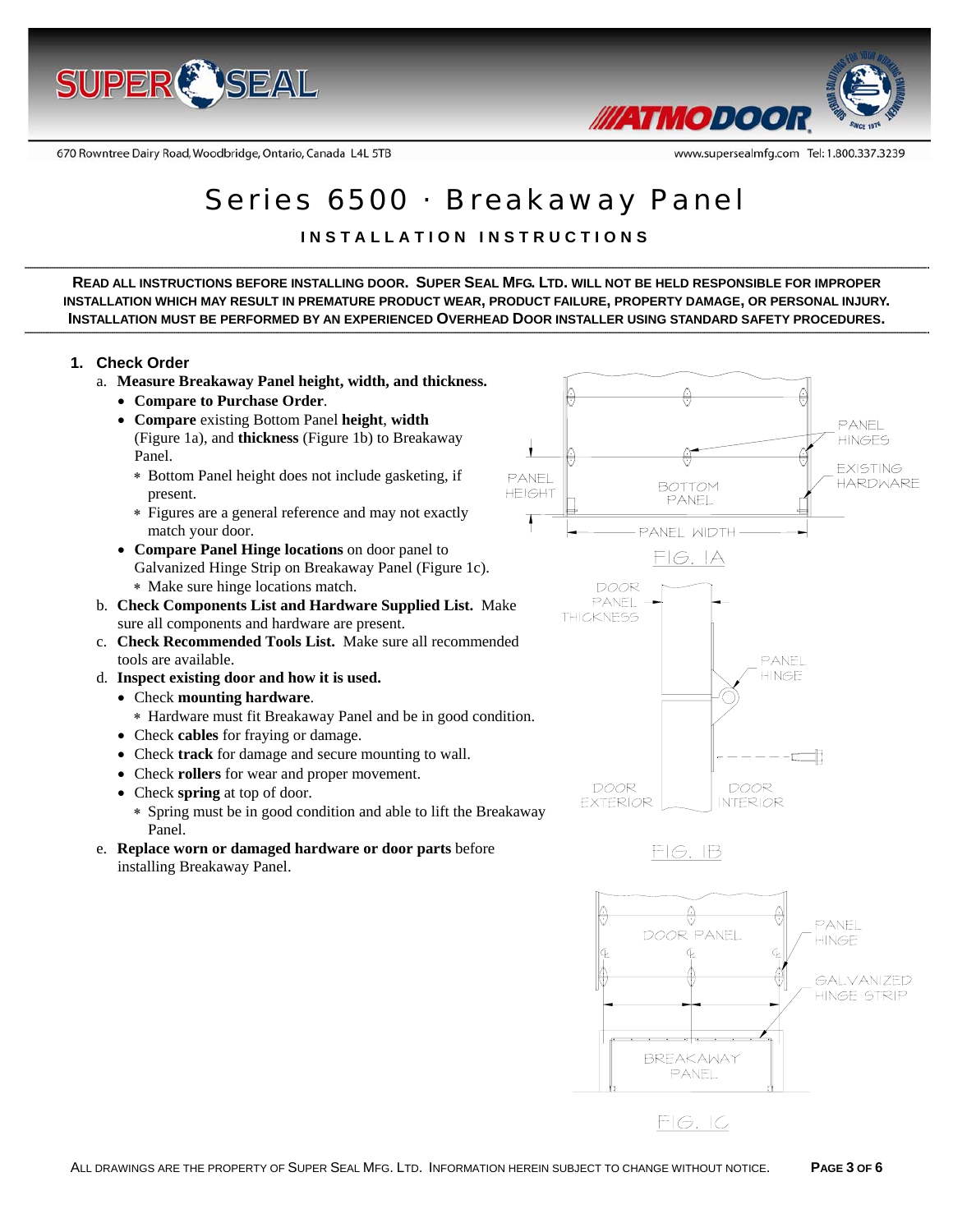

#### **2. Secure & Prepare Door**

- a. **Raise door** a few inches from the ground.
- b. **Secure door.**
	- **Fasten vise-grips to tracks** below rollers on both sides of door, between the second or third panel (Figure 2).
- c. **Remove tension** from cables.
	- **Insert a winding bar** into the spring fitting.
	- **Backwind spring** until tension is released (Figure 3).
		- ∗ Use alternating winding bars.
	- **Make sure cable is not under tension.**
	- **Secure winding bar** against wall.

**DANGER! ALL SPRINGS, CABLES, AND THE BRACKETS TO WHICH THEY ARE ATTACHED ARE UNDER HIGH TENSION. ALWAYS USE EXTREME CAUTION WHEN WORKING WITH THEM.** 

#### **3. Remove Lower Panel from Door**

- a. **Remove hardware** from bottom of hinges on bottom panel.
	- Use a suitable method to hold bottom panel in place while removing hardware.
- b. **Remove Bottom Panel** from door.
- c. **Inspect hardware** and determine if it can be reused on new Breakaway Panel.
- d. **Remove any additional hardware** or hinges from bottom panel that will be remounted on Breakaway Panel.



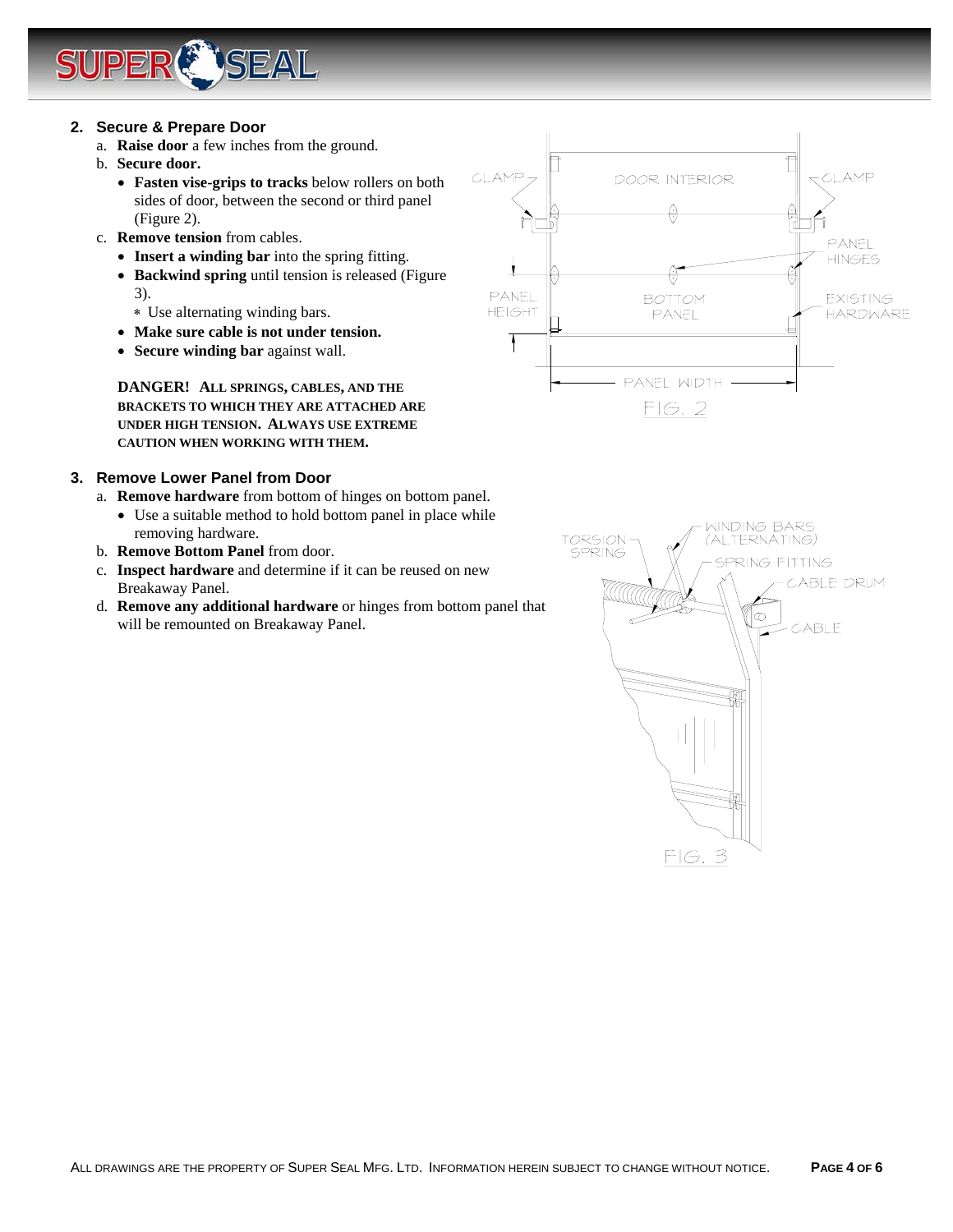

#### **4. Attach Breakaway Panel**

- a. **Lift Breakaway Panel** into position.
	- Place side with **continuous Galvanized Hinge Strip on exterior** of door.
	- **Use suitable method** to hold panel in place.
	- **Align panel** with door on each side.
- b. **Match Panel Hinges** with breaks in Galvanized Hinge Strip on interior of Breakaway Panel.
	- **Shim Panel Hinges** on interior of door, if needed.
		- ∗ If **Breakaway Panel is the same thickness** as the door panel, do not shim (Figure 4a).
		- ∗ If **Breakaway Panel is thicker than door**, shim the top half of the Panel Hinge (Figure 4b).
		- ∗ If **Breakaway Panel is thinner than door**, shim the bottom half of the Panel Hinge (Figure 4c).
- c. **Mark and drill holes** in Breakaway Panel for panel hinges.
	- **Insert hardware** and tighten.
- d. **Reinstall hardware removed from original bottom panel**, if needed.
	- **Make sure** Panel Hinges, Rollers, and additional hardware do not interfere with the breakaway section of the Breakaway Panel.
- e. **Adjust tracks**, if needed.

#### **5. Reapply Tension to Cables**

- a. **Slowly and carefully reapply tension** to spring.
	- Use alternating winding bars.
	- Make sure cable rewinds properly on cable drums.
- b. **Adjust tension as required** for proper door operation.

**DANGER! ALL SPRINGS, CABLES, AND THE BRACKETS TO WHICH THEY ARE ATTACHED ARE UNDER HIGH TENSION. ALWAYS USE EXTREME CAUTION WHEN WORKING WITH THEM.**